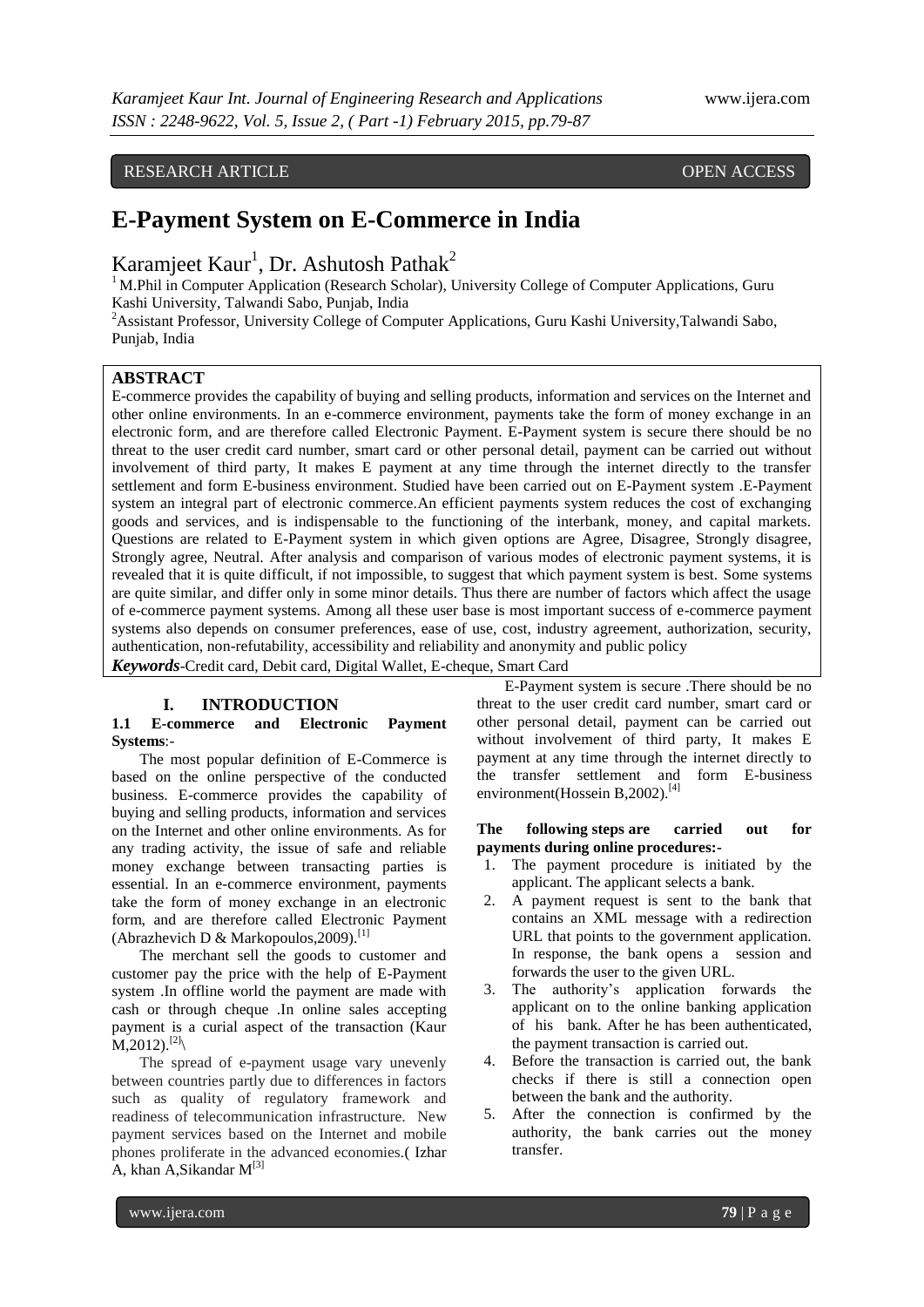- 6. A confirmation message is sent to the authority stating whether the payment was successful or not.<br>7. The authority
- authority responds with an acknowledgement message.
- 8. The payment process is finalized and the applicant is referred back to the authorities application.

# **1.2 Types of E-payment system:-**

# **1) Credit cards:-**

A Credit card is a piece of plastic, 3-1/8inches by 2-1/8 inches in size, that carries information that allow you to make purchase now pay for them later . (Kaur M, 2012).<sup>[2]</sup>Credit cards from visa maser card or any other network allow you to pay for purchase or services by borrowing from the credit card company. To purchase goods from merchant who accept credit card such as merchant has credit card reader to purchase the payment transaction to withdraw cash from ATM. You then repay by making monthly payment toward the amount borrowed ,that is you don't have to repay the whole borrowed amount in fill at one go. (Joseph P.T & S.J,2008; Kumaga D, 2010).<sup>[5,6]</sup>

# **2) Debit Card:-**

Debit card is a prepaid card and also known as ATM card. An individual has to open an account with the issuing bank which gives debit card with a personal id number, when he makes a purchase he enter his pin number on shop pin pad. When the card is slurped through the electronic terminal it dial the acquire a banking system either master card or visa card that validate the pin and finds out from the issuing bank whether to accept or decline the transaction the customer can never overspend because the system reject any transaction which exceeds the balance in his account the bank never face a default because the amount spent is debited immediately from the customer account With almost every bank account you are issued a debit card. (Kaur M,2012; Joseph P.T& S.J,2008; Kumaga  $D,2010)$ .<sup>[2,5,6]</sup>

#### **3) Smart card:-**

Smart card was first introduce in Europe most of these method are known as stored value card .A smart card is about the size of a credit card, made of a plastic with an embedded microprocessor chip that holds important financial and personal information. The microprocessor chip is loaded with the relevant information and periodically recharged. In addition to these pieces of information, systems have been developed to store cash onto the chip. The money on the card is saved in an encrypted form and is protected by a password to ensure the security of the smart card solution. In order to pay via smart credit is

necessary to introduce the card into a hardware terminal. The device requires a special key from the issuing bank to start a money transfer in either direction. Smart cards can be disposable or rechargeable. (Kaur Manjot,2012; Joseph P.T & S.J,2008; Kumaga D, 2010).<sup>[2,5,6]</sup>

## **4) Digital Wallet (Electronic wallet):-**

Electronic wallets being very useful for frequent online shoppers are commercially available for pocket, palm-sized, handheld, and desktop PCs. They offer a secure, convenient, and portable tool for online shopping. They store personal and financial information such as credit cards, passwords, PINs, and much more(Kaur M ,2012) .To facilitate the credit-card order process, many companies are introducing electronic wallet services.E-wallets allow you to keep track of your billing and shipping information so that it can be entered with one click at participating merchants' sites. E-wallets can also store e checks, e-cash and your credit-card information for multiple cards (Joseph P.T& S.J,2008; J yang,2009). [5,6,7]

# **5) Electronic Cheque:-**

Electronic cheque is messages that contain all the information that is found on an ordinary Cheque but it uses digital signature for signing and endorsing and has digital certificate to authenticate bank account. There are many websites that accept Electronic Cheque.An electronic payment process that resembles the function of paper cheques but offers great security and more feature. Electronic checks are typically used in orders processed online and are governed by the same laws that apply to paper checks. Electronic checks offer protective measures such as aunthentification and digital signatures to safeguard digital transactions.(Kaur M, 2012; Joseph P.T & S.J, 2008; J yang, 2009). [5,2,7]

#### **6) Electronic cash:-**

Similar to regular cash, e-cash enables transactions between customers without the need for banks or other third parties. When used, e-cash is transferred directly and immediately to the participating merchants and vending machines. Electronic cashes a secure and convenient alternative to bills and coins. E-cash usually operates on a smartcard, which includes an embedded microprocessor chip. The microprocessor chip stores cash value and the security features that make electronic transactions secure. when e cash created by one bank is accepted by other reconciliation must occur without any problem cash must be storable and receivable. Most E-cash is transferred directly from the customer's desktop to the merchant's site. Therefore, e-cash transactions usually require no remote authorization or personal identification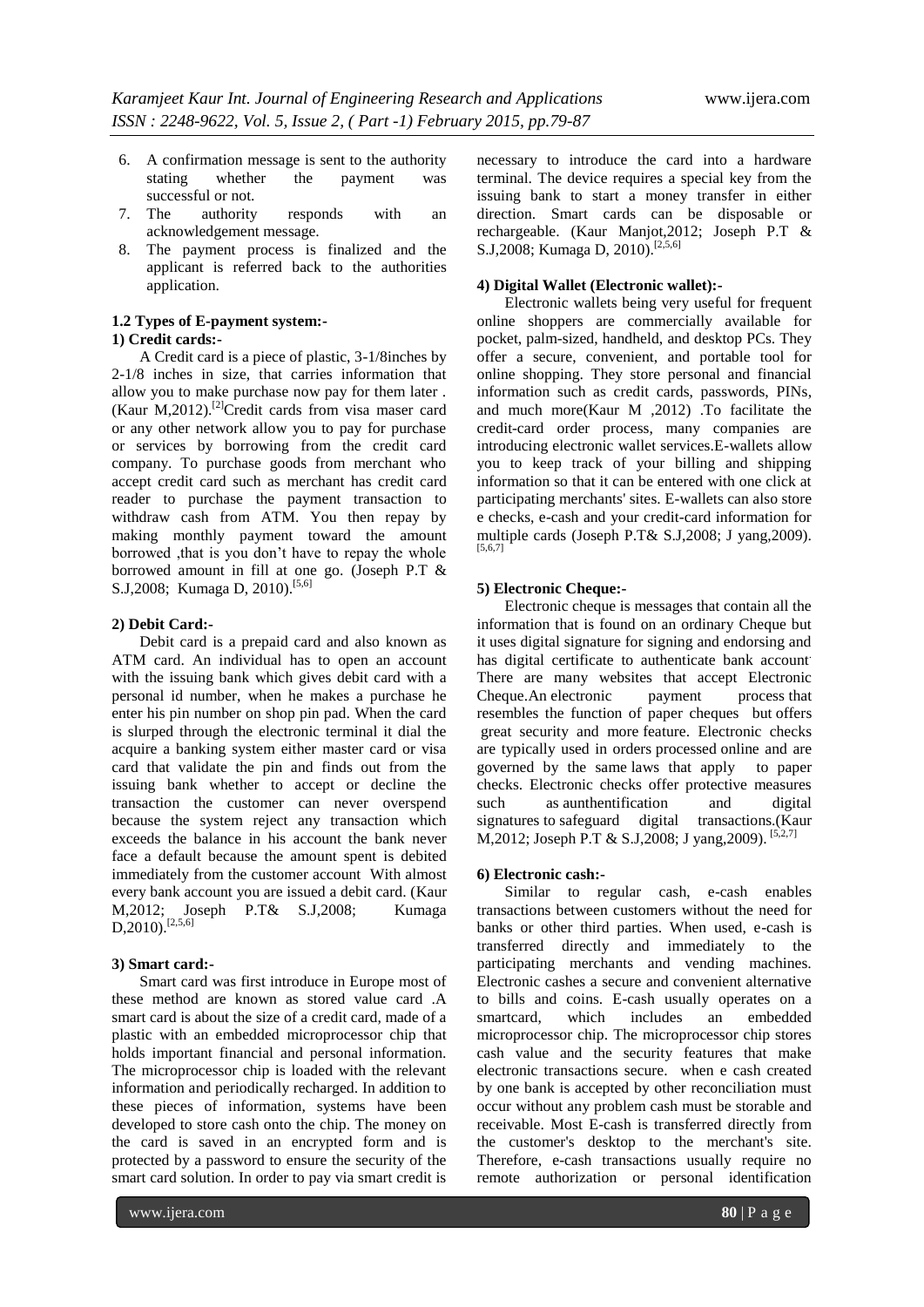number (PIN) codes at the point of sale. (Kaur M,2012; Joseph P.T & S.J,2008; J yang ,2009; Kalkota R,1997). <sup>[2,6,8.]</sup>

**1.3 Limitations of traditional Payment Systems in the context of online Payments:-** several limitation of traditional payment system in the context of e commerce can be outlined.

- **a) Lack of usability**
- **b) Lack of security**
- **c) Lack of eligibility**
- **d) High usage costs for customers and merchants**
- **e) Lack of efficiency**
- **f) Lack of consistency**

#### **1.4 Digital payment requirement:-**

For any digital payment system to succeed. The criteria given in table ought to be satisfied.

Table 1.4

| <b>Criteria</b>    | Need for the criteria                        |  |  |  |
|--------------------|----------------------------------------------|--|--|--|
| Acceptabili        | Payment infrastructure need to be widely     |  |  |  |
| ty                 | accepted                                     |  |  |  |
| Anonymity          | Identify of the customer should<br>he        |  |  |  |
|                    | protected.                                   |  |  |  |
| Convertibi         | Digital money should be convertibility it    |  |  |  |
| lity               | any type of fund                             |  |  |  |
| <b>Efficiency</b>  | Cost per transaction should be near to zero. |  |  |  |
| <b>Integration</b> | Integration should be crated<br>support      |  |  |  |
|                    | existing system.                             |  |  |  |
| <b>Security</b>    | Should flow financial transaction over open  |  |  |  |
|                    | network.                                     |  |  |  |
| <b>Reliability</b> | Should avoid single point of failure.        |  |  |  |
| <b>Usability</b>   | Payment should be easy as in the real word.  |  |  |  |
| <b>Scalability</b> | Infrastructure should not break down if new  |  |  |  |
|                    | customer and merchant join                   |  |  |  |

# **1.6 Comparisons of E-Payment System:-**

Comparisons of Credit Card, E-Cash ,ECheque, Smart card and Debit Card given below:-

| feature              | <b>Credit Card</b> | E-Cash       | <b>E-Cheque</b> | <b>Smart</b> card   | Debit card                      |  |
|----------------------|--------------------|--------------|-----------------|---------------------|---------------------------------|--|
| Actual               | Paid later         | Prepaid      | Paid later      | Prepaid             | Prepaid                         |  |
| payment              |                    |              |                 |                     |                                 |  |
| time                 |                    |              |                 |                     |                                 |  |
| <b>Online</b><br>and | Online             |              | Offline         | Offline transfers   | Offline transfer                |  |
| offline              | transactions       | Online       | transfers       |                     |                                 |  |
| transactions         |                    | transactions |                 |                     |                                 |  |
|                      |                    |              |                 |                     |                                 |  |
|                      |                    |              |                 |                     |                                 |  |
|                      |                    |              |                 |                     |                                 |  |
| <b>Bank</b>          | Credit<br>card     | No.          | account makes   | account makes the   | account makes the               |  |
| account              | account makes the  | involvement  | the payment     | payment             | payment                         |  |
| involvement          | payment            |              |                 |                     |                                 |  |
|                      |                    |              |                 |                     |                                 |  |
| <b>Users</b>         | legitimate<br>Any  | Anyone       | Anyone with a   | with<br>Anyone<br>a | Anyone with a bank              |  |
|                      | credit card users  |              | bank account    | bank or credit card | credit<br>card<br><sub>or</sub> |  |
|                      |                    |              |                 | account             | account                         |  |
|                      |                    |              |                 |                     |                                 |  |

# **1.5 Component of effective electronic payment system:-**

# **1. Consumer and browser:-**

A consumer interact with the online commerce system through a web browser typically a consumer first accessing a shopping mall and then uses the hyperlink from the mall to access the merchant home page.

#### **2. Shopping mall:-**

A shopping mall is where most consumer first visit for a shipping free there will be several shopping malls and it may pay to enlist with one or more well known mall.

#### **3. Merchant systems:-**

It consists of the home page and related software to manage the business.

#### **4. Banking network:-**

it consist of several components there is bank that processes the online financial transaction for the given merchant the bank maintain the account for the merchant authorize and processes the payment the merchant bank also maintain a link with the consumer bank for verifying the trans actions

www.ijera.com **81** | P a g e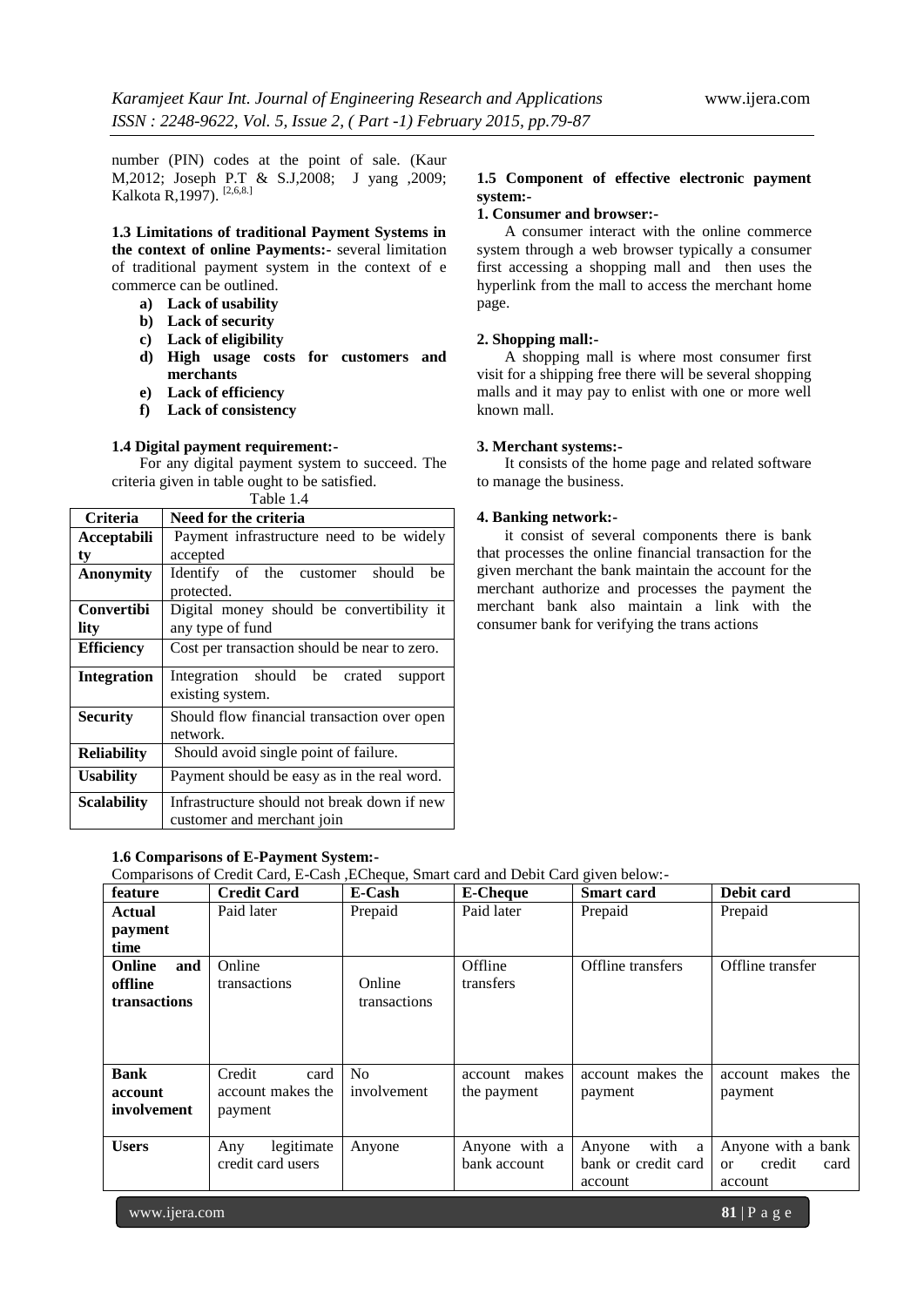| <b>Party</b><br>to |            | Distributing Bank   | Store           | <b>Store</b>        | <b>Store</b>          | <b>Store</b>           |  |
|--------------------|------------|---------------------|-----------------|---------------------|-----------------------|------------------------|--|
| which              |            |                     |                 |                     |                       |                        |  |
| is<br>payment      |            |                     |                 |                     |                       |                        |  |
| made out           |            |                     |                 |                     |                       |                        |  |
| <b>Small</b>       |            | Transaction costs   | Transaction     |                     | Transaction<br>costs  | Transaction<br>costs   |  |
| payments           | are        | high.<br><b>Not</b> | costs are low,  | <b>Allows</b>       | Allows<br>low.<br>are | Allows<br>low.<br>are  |  |
|                    |            | suitable for small  | for<br>suitable | stores              | stores<br>to          | stores to accumulate   |  |
|                    | payments   |                     | small           | accumulate<br>to    | accumulate<br>debts   | debts until it reaches |  |
|                    |            |                     | payments        | until it<br>debts   | until it reaches a    | a limit before paying  |  |
|                    |            |                     |                 | reaches a limit     | limit before paying   | for it. Therefore, it  |  |
|                    |            |                     |                 | before<br>paying    | for it. Therefore, it | is suitable for small  |  |
|                    |            |                     |                 | Suitable<br>for it. | is suitable for small | payments               |  |
|                    |            |                     |                 | small<br>for        | payments              |                        |  |
|                    |            |                     |                 | payments            |                       |                        |  |
| <b>Transaction</b> |            | Can be signed and   | Face value is   | Can be signed       | Can be<br>deducted    | Can<br>deducted<br>be  |  |
| information        |            | issued freely in    | often set, and  | issued<br>and       | freely<br>in          | freely in compliance   |  |
| face value         | compliance | with                | cannot<br>be    | in<br>freely        | compliance<br>with    | with the limit         |  |
| the limit          |            |                     | changed         | compliance          | the limit             |                        |  |
|                    |            |                     |                 | with the limit      |                       |                        |  |
|                    |            |                     |                 |                     |                       |                        |  |
| Limit<br>on        |            | Depends on the      | Depends<br>on   | No limit            | Depends on how        | Depends<br>how<br>on   |  |
| transfer           |            | limit of the credit | how much is     |                     | much<br>is<br>money   | much<br>is<br>money    |  |
|                    | card       |                     | prepaid         |                     | saved                 | saved                  |  |
| <b>Mobility</b>    | Yes        |                     | N <sub>o</sub>  | N <sub>o</sub>      | Yes                   | Yes                    |  |

# **1.7 Objectives of E-Payment system:-**

- a) To identify the area of quality customer service with personal attention.
- b) To establish strong relationship between bank and customer.
- c) It identify how online payment system work.
- d) Understand different payment technology.
- e) To fulfill the economical requirements of the business.

# **II. PROBLEM FORMULATION**

The study involves a survey on the attitude of people for not using E-Payment system even though it is easy to access, quicker mode of transaction and so on the following points on have been taken into fray while carrying out the study :-

- $\triangleright$  Innovative
- $\triangleright$  Reliable technology<br> $\triangleright$  Effective business n
- Effective business practice
- $\geq$  smart marketing<br> $\geq$  promotion
- $\triangleright$  promotion
- good usability
- $\triangleright$  carefully integration designs

E-Payments are growing at a highest rate ever. Having card has been become the need of every person. Nowadays everybody wants to use these services. The need of the study is to find out Which type of e payment most suitable? Present study covers pursuing an interesting and daring task: user acceptance of e-payment that their acceptance by end users will be maximized, and the number of joined users will justify the system's rollout and its

further development. Without ignoring the importance of marketing, business and technological

factors, this research focuses on user acceptance epayment system(EPSs).The study to know the factors which are supporting and which are opposing while implementing a particular e-payment in India. To analyze the emerging trends of e-payment. This study is also carried out the future outlook of epayment in India.

# **III. RESEARCH METHODOLOGY**

This studied have been carried out on E-Payment System. Data used in this study collected basically from the secondary sources. Primary data also collected through personal interview method conducting the person who is supposed to have knowledge about the topic. Secondary data have been collected from various sources including websites, newspapers, various published and unpublished article about pre-primary education etc.

# **3.1) Survey Instrument**

Questionnaire sent to the person concerned with request to answer the questions and return the questionnaire. The questionnaire is sent to respondent who expected to read and understand the question and write down the reply in the space meant for the purpose in questionnaire itself. A questionnaire consists of a number of questions printed or typed in a definite order on a form or set of forms. The respondent to have answered the questions on their own. Objective type questions have been designed in survey .Some responses have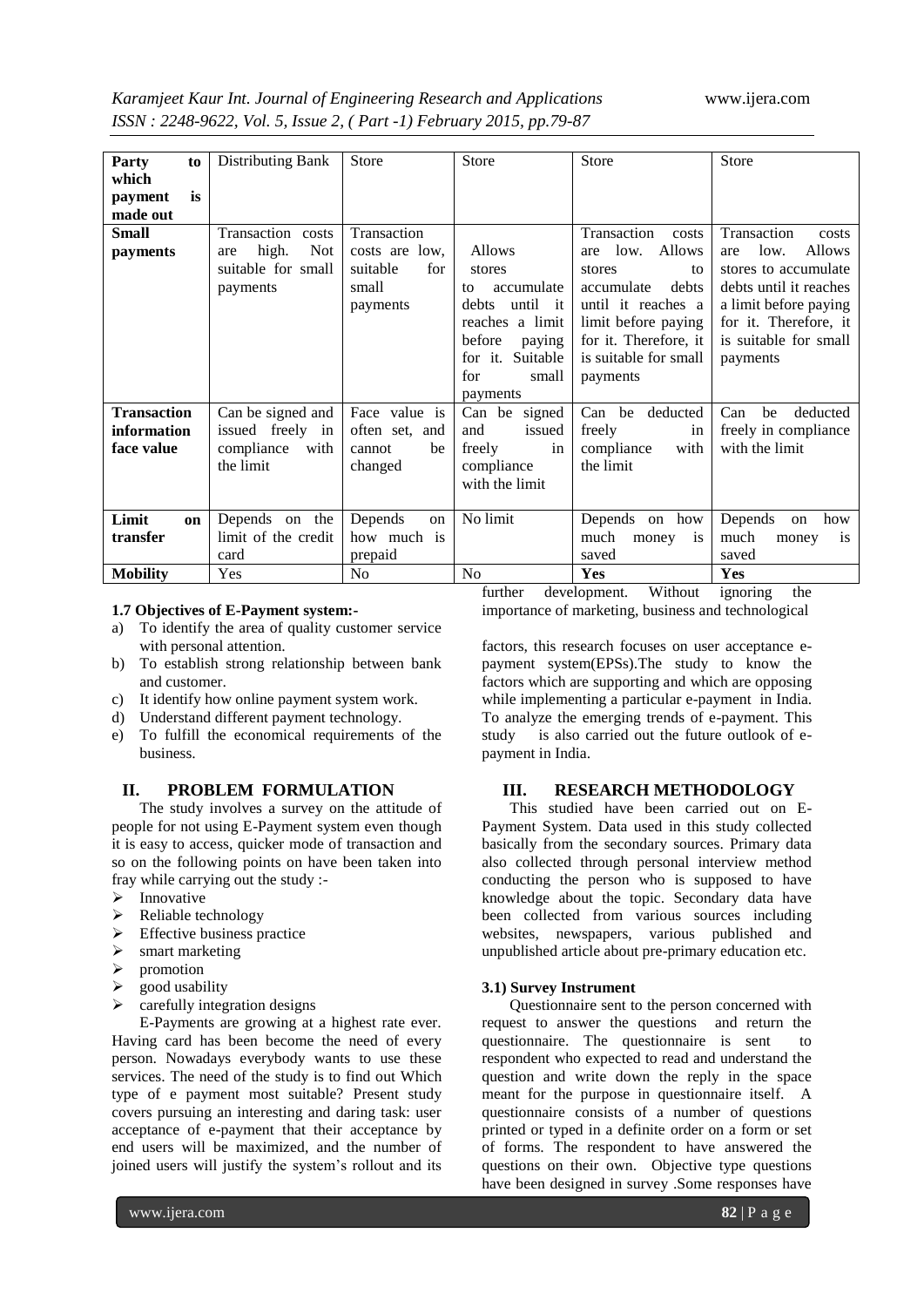been collected from people. Like ( student ,Professional and others). The result of survey shown in graphs. The questionnaire designed on E-Payment System .Five points like Agree, Disagree, Strongly disagree, Strongly agree, Neutral. A survey Questionnaire is enclosed in table

# **3.2) Data Analysis**

The data collected were analyzed for the entire sample.

# **3.3) Result**

This is a descriptive research which has studied the present conditions. The relevant data was

collected based on e-payment system and which epayment type of most suitable.

# **IV. DATA INTERPRETATION**

Studied have been carried out on E-Payment system Questions are related to E-Payment system in which given options are Agree, Disagree, Strongly disagree, Strongly agree, Neutral.

## **4.1 Overall Analysis of E-Payment System on the basis of Survey**

Total Respondents:200 **Questions Agree Disagree** Strongly **disagree Strongly agree Neutral** 1.E-Payment System saves your time and money. 78 30 15 68 9 2.E-Payment system is better than offline payment system. 60 | 69 | 15 | 38 | 18 3.E-Payment system open 24 hours a day. 68 32 27 50 33 4.Exchange money from one location to another location. 70 43 11 64 12 5. Large no. of user satisfied in this.  $\begin{array}{|c|c|c|c|c|c|} \hline 52 & 50 & 21 & 52 & 25 \ \hline \end{array}$ 6.Get quick response in this. 54 30 22 74 20 1. Produce paper work.<br>
1. 14 63 6<br>
1. 14 63 6<br>
1. 14 63 6<br>
1. 14 63 6<br>
2. 14 63 6<br>
2. 14 63 6 8.It is reliable service.<br>
9 Hacker can access to digitized information 95 7 6 73 10 9.Hacker can access to digitized information and record of E-payment. 95 | 7 | 6 | 73 | 10 10.Customer has to be alert, he must deal with secure site in which using E-Payment system. 83 | 6 | 4 | 106 | 1 11.Need internet and E-Payment system use experience. 85 | 56 | 15 | 37 | 7 12.Gateway play important role in Epayment system. 70 | 8 | 3 | 112 | 7 13. Chance of making mistakes. 193 43 14 32 18 14.A greater choice for consumer and merchant in the way they send and receive payment. 94 26 20 37 23 15.The trend is buying goods and services over the internet from online shop. 93 | 19 | 4 | 68 | 16 16.Consumer can transfer money easily without having to visit a bank. 92 | 12 | 18 | 42 | 36 17.The debit card had slow started and there growth only took off in last three year. 78 14 3 77 28 18.Consumers and suppliers can be directly approached over the Internet. 68 | 33 | 6 | 78 | 15 19.Customer can easily used only payment syste12m convenient and immediate access to fund deposit via debit card. 56 | 52 | 36 | 40 | 16 20.Transaction costs are hidden from user.  $\begin{array}{|l|l|} 88 & 31 & 20 \\ \end{array}$  20  $\begin{array}{|l|} 31 & 30 \\ \end{array}$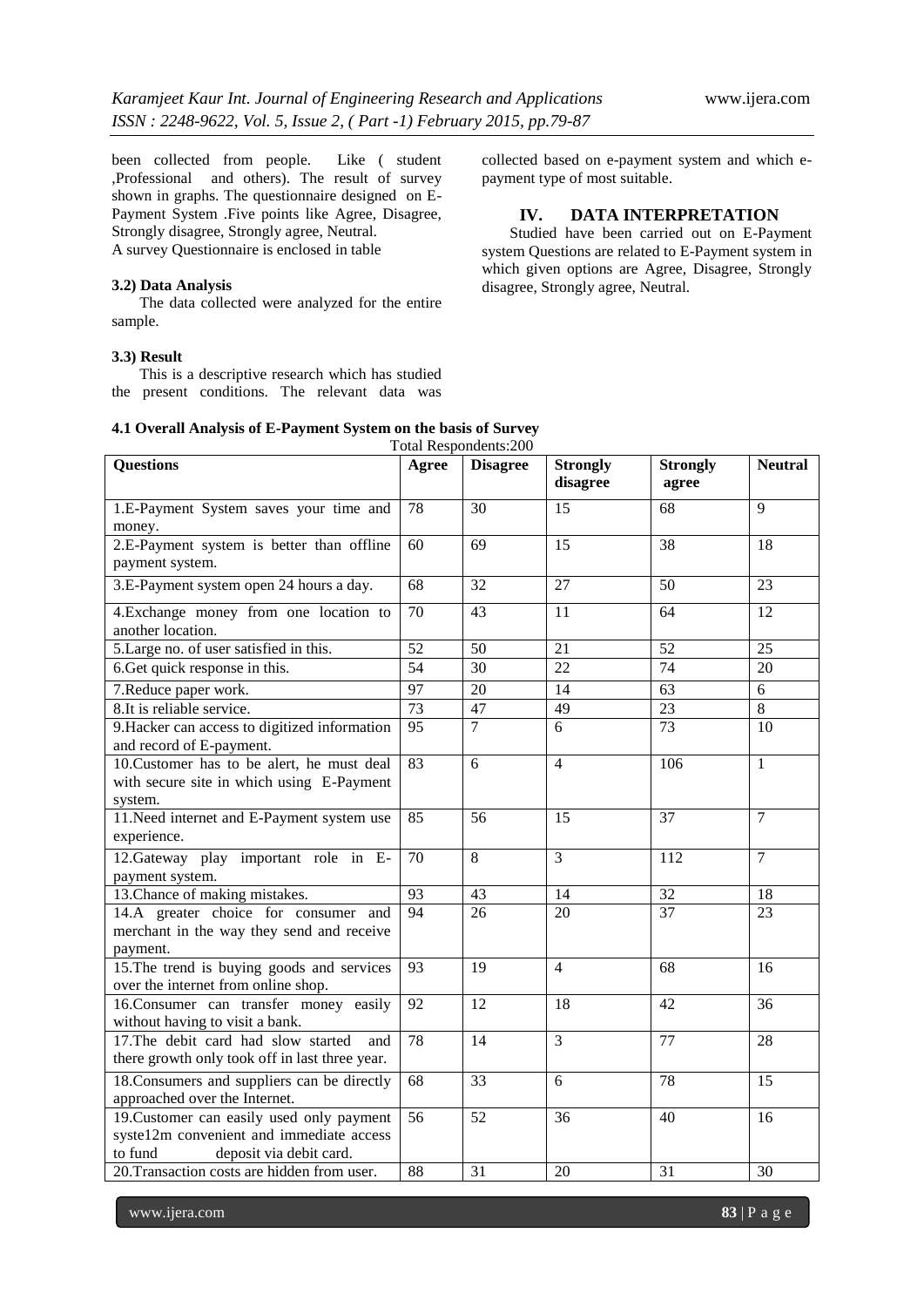| Karamjeet Kaur Int. Journal of Engineering Research and Applications |  |  |
|----------------------------------------------------------------------|--|--|
| ISSN: 2248-9622, Vol. 5, Issue 2, (Part -1) February 2015, pp.79-87  |  |  |

| 21. It provides a legal record of business    | 98  | 12             | 8              | 62  | 20             |
|-----------------------------------------------|-----|----------------|----------------|-----|----------------|
| communications.                               |     |                |                |     |                |
| 22. To reach out to global consumers easily   | 57  | 31             | 36             | 59  | 17             |
| and is also cost effective.                   |     |                |                |     |                |
| 23.E-Payment is not simple anywhere and       | 55  | 49             | 52             | 36  | 8              |
| in any currency thus matching the global      |     |                |                |     |                |
| reach of the internet.                        |     |                |                |     |                |
| 24.E- Payment system is not used directly     | 21  | 44             | 108            | 15  | 12             |
| by individual to make the payments to other   |     |                |                |     |                |
| individual.                                   |     |                |                |     |                |
| 25.E-Payment provide greater freedom to       | 100 | 22             | 6              | 65  | $\overline{7}$ |
| individual in paying their taxes, licenses,   |     |                |                |     |                |
| fee, funds etc.                               |     |                |                |     |                |
| 26. E-cheque clearance is not easier than     | 78  | 34             | 63             | 7   | 18             |
| paper cheque.                                 |     |                |                |     |                |
| 27. Problem will not arise if your debit card | 65  | 27             | 29             | 70  | 9              |
| lost or stolen.                               |     |                |                |     |                |
| 28.E- Payment system can be easily            | 64  | 42             | 27             | 55  | 12             |
| understood and readily adopted.               |     |                |                |     |                |
| 29.E-Cash Payment system bank issue           | 90  | $\overline{4}$ | $\overline{4}$ | 108 | 1              |
| tokens to the customer.                       |     |                |                |     |                |
| 30. Smart card is not helpfully for small     | 13  | 61             | 108            | 8   | 10             |
| transaction.                                  |     |                |                |     |                |

**4.2 :-Observation and finding Fig.4.2.1:-Overall analysis of E-Payment System on the basis of survey** 



The given graph reveals the five options i.e.(Agree, Disagree, Strongly agree, Strongly disagree, Neutral).

**Fig.4.2.2.-Graph represented the number of people agreed is shown-:** 



Maximum no. of people(100) Agree on Q no.25 E-Payment provide greater freedom to individual in paying their taxes , licenses, fee, funds etc.Mostly people agree on time saving ,24 hour open, get quick response. Minimum no. of people (13) Agree on Q no.30 Smart card is not helpful for carrying out small transaction. Lesser number of people are satisfied with e-payment mode of transaction.





Maximum no. of people (69) Disagree on Q no.2 E-Payment system is better than offline payment system. Mostly people disagree on transaction cost hidden, satisfaction of user, smart card helpfully for small transaction. Minimum no. of people(4) Disagree on Q no.29 In E-CashPayment system bank issue tokens to the customer. Less no. of people disagree on legal record of business communication. Many people think that e payment system is not reliable, in which many mistakes can occur.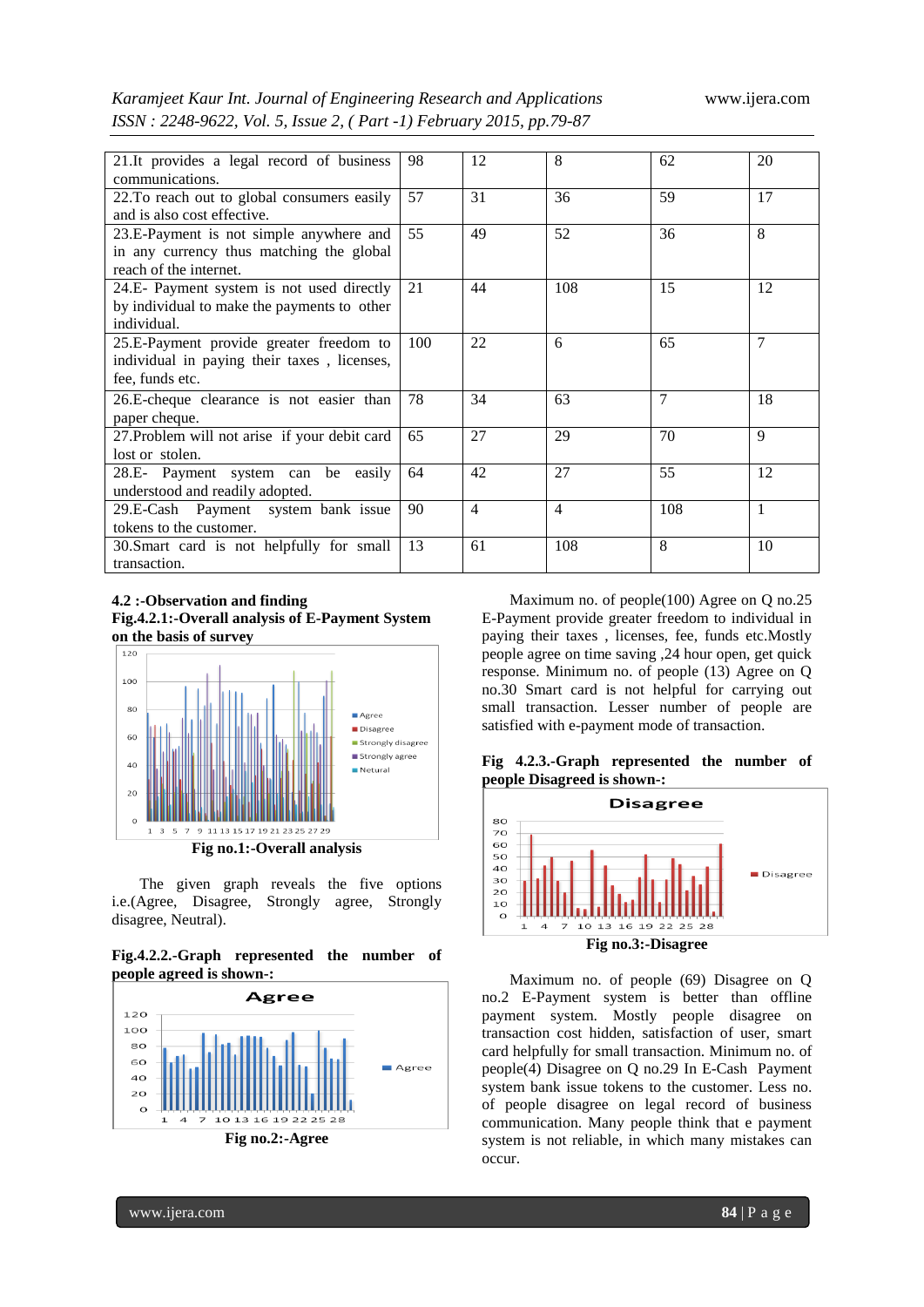



Maximum no. of people (108,108) Strongly disagree on O no.24 & Ono. 30. Payment system is not used directly by individual to make the payments to other individual. Smart card is not helpfully for small transaction mostly people strongly disagree on cheque clearance easier than paper cheque. Minimum no. of people (3)Strongly disagree on Q no.17 The debit card had slow started and there growth only took off in last three year .less no of people strongly disagree on easily understood, . Security is the big issue in e payment system, hacker can access account Information.

**Fig 4.2.5.-Graph represented the number of people Strongly agreed is shown-:** 



**Fig no.5:-Strongly agree**

Maximum no. of people(113) Strongly agree on Q no.12 Gateway play important role in E-payment system. Mostly people strongly agree on save time, reduce paper work, exchange money etc .Minimum no. of people(7) Strongly agree on Q no.26 E-cheque clearance is not easier than paper cheque. Lesser no of people strongly agree on e-payment system is not safe.

**Fig 4.2.6.-Graph represented the number of people Neutral is shown-:** 



Maximum no. of people Neutral on Q no.25 E-Payment provide greater freedom to individual in paying their taxes , licenses, fee, funds etc. Mostly people are Neutral on adoption easily, lost or stolen card .Minimum no. of people Neutral on Q no.29 and 10 In E-Cash Payment system bank issue tokens to the customer. Customer has to be alert, he must deal with secure site in which using E-Payment system. Lesser no. of people neutral on experience of using payment system need internet and pc experience.

**Fig 4.2.7.-Overall analysis on Credit Card, Debit card, Smart Card,E-Cash, E-Cheque given below:-**



On the basis of present study, first remark is that despite the existence of variety of e-commerce payment systems, credit cards are the most dominant payment system. This is consequences of advantageous characteristics, most importantly the long established networks and very wide users" base. Second, alternative e-commerce payment systems on debit cards. In fact, like many other studies, present study also reveals that the smart card based e-commerce payment system is best and it is expected that in the future smart cards will eventually replace the other electronic payment systems. Fourth , given the limited users bases, ecash is not a feasible payment option. Fifth E-Cheque are quite cost effective for companies that have to deal with huge volume of cheques Thus, there are number of factors which affect the usage of e-commerce payment systems. Among all these user base is most important. Make it difficult to choose an appropriate payment system. On the basis of analysis it is concluded that, smart cards based electronic payment system is best. It has numerous advantages over the other electronic payment systems.

# **V. CONCLUSIONS & FUTURE SCOPE**

## **5.1 Conclusion**

Technology has arguably made our lives easier. One of the technological innovations in banking,

www.ijera.com **85** | P a g e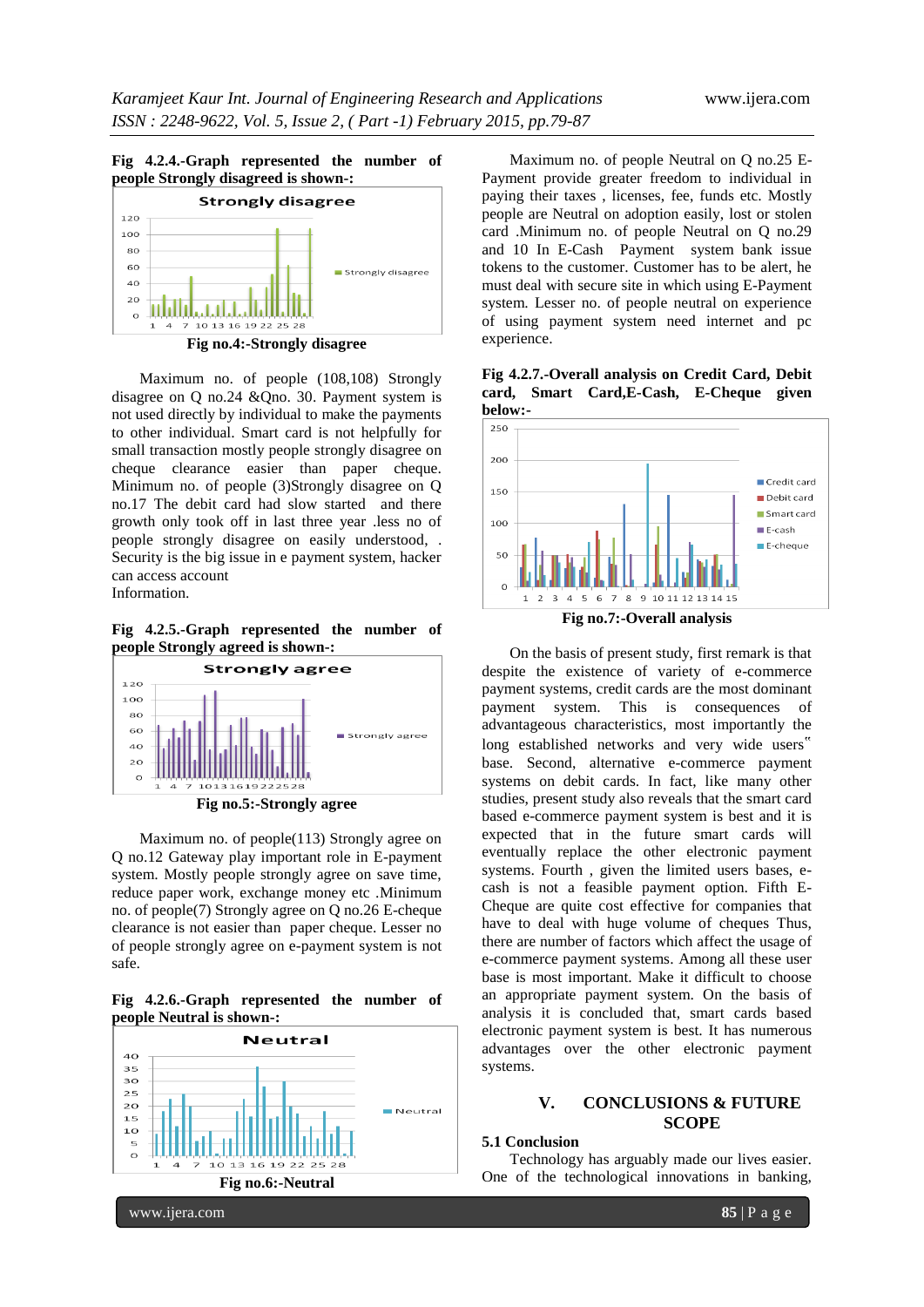finance and commerce is the Electronic Payments. Electronic Payments (e-payments) refers to the technological breakthrough that enables us to perform financial transactions electronically, thus avoiding long lines and other hassles. Electronic Payments provides greater freedom to individuals in paying their taxes, licenses, fees, fines and purchases at unconventional locations and at whichever time of the day, 365 days of the year. After analysis and comparison of various modes of electronic payment systems, it is revealed that it is quite difficult, if not impossible, to suggest that which payment system is best. Some systems are quite similar, and differ only in some minor details. Thus there are number of factors which affect the usage of e-commerce payment systems. Among all these user base is most important. Added to this, success of e-commerce payment systems also depends on consumer preferences, ease of use, cost, industry agreement, authorization, security, authentication, nonrefutability, accessibility and reliability and anonymity and public policy. The Reliable and Cashless payment system offers immunity against theft of paper and e-money, and adopting e-payment solutions or systems for different reasons. In addition to cost reduction, reference was made to a number of other benefits, including improved customer service, improved working capital, increased operational efficiencies and cycle times, processing efficiencies and enhanced compliance to organizational policies and procedures .This opportunities e-payment operation increases different levels of risks for marketing. More than ten Years of Internet marketing research have yielded a set of important findings. Based on our review of these findings, it is clear that the Internet is playing a more and more important role in the field of epayment .peoples are becoming aware of the need to measure the collaborative effects of e-payment The study reveals that the peoples were not aware and educated. They have not any knowledge of epayment. The study is based on survey .The respondent have to answer the questions on their own. Some people satisfy with our views. But some peoples are not satisfies with us. This study states that Online e-payment provides greater reach to customers. Feedback can be obtained easily as internet is virtual in nature. Customer loyalty can be gain. Personal attention can be given by bank to customer also quality service can be served.

we came to know various strengths of epayment System such as quality customer service, greater reach, time saving customer loyalty, easy access to information, 24 hours access, reduce paper work ,no need to carry cash easy online applications etc.

## **5.2 Future Scope**

Throughout our experience researching online payment systems we have learned about many recent trends and new technologies involving these systems, such as using PayPal, or using Safety Pay's Online Cash Payment Platform. You ask yourself, what are some future trends of online payment systems? We have researched and discovered that credit and debit cards will become obsolete, because we see the increasing development of mobile technology and the internet industry. We see the development of new online mobile payment technologies, which will help make your mobile device extremely flexible, because you will be able to store credit and debit card information on your SIM card. How will a consumer be able to use this technology to purchase from a certain website? When you reach the payment page on the website, your mobile device recognizes it and suggests a type a payment. After you pick your payment choice, authorization of the transaction is done by fingerprint recognition software on your mobile device, and a few security questions, which will help prevent someone from stealing your banking or personal information if your device was lost or stolen. Why would using your mobile device make transaction easier? By having your credit or debit card information already stored on your Smartphone, it will save many steps in the purchasing process on any website you choose to purchase from. Also, at the same time everyone is very comfortable with their mobile device, and by having the choice to purchase a product from your smart phone, helps the company finish the sale. Most customers want to go with the transaction process that has the least amount of steps, and by having your banking information programmed into your SIM card and it only taking a press on the "Buy Now" button, this takes away many of the steps that customers have to go through now to purchase something online. Future direction of research could be to formulate a system with similar features that supports person to person settlement as well.

# **REFERENCE**

- [1] Denis Abrazhevich." "*Electronic Payment Systems:a User-Centered Perspective and Interaction Design",* Proefschrift. -ISBN 90-386-1948-0NUR 788, 2004.
- [2] Kaur Manjot, E-Commerce, Kalyani Publcation, New Delhi(2012).
- [3] Ailya Izhar, Aihab khan, Malik Sikandar Hayat Khiyal, 4Wajeeh Javed and Shiraz Baig", *Designing and implementation of Electronic Payment gateway for developing countries*", journal of Theoretical and applied information technology, vol, 26 No. 230 April 2011.